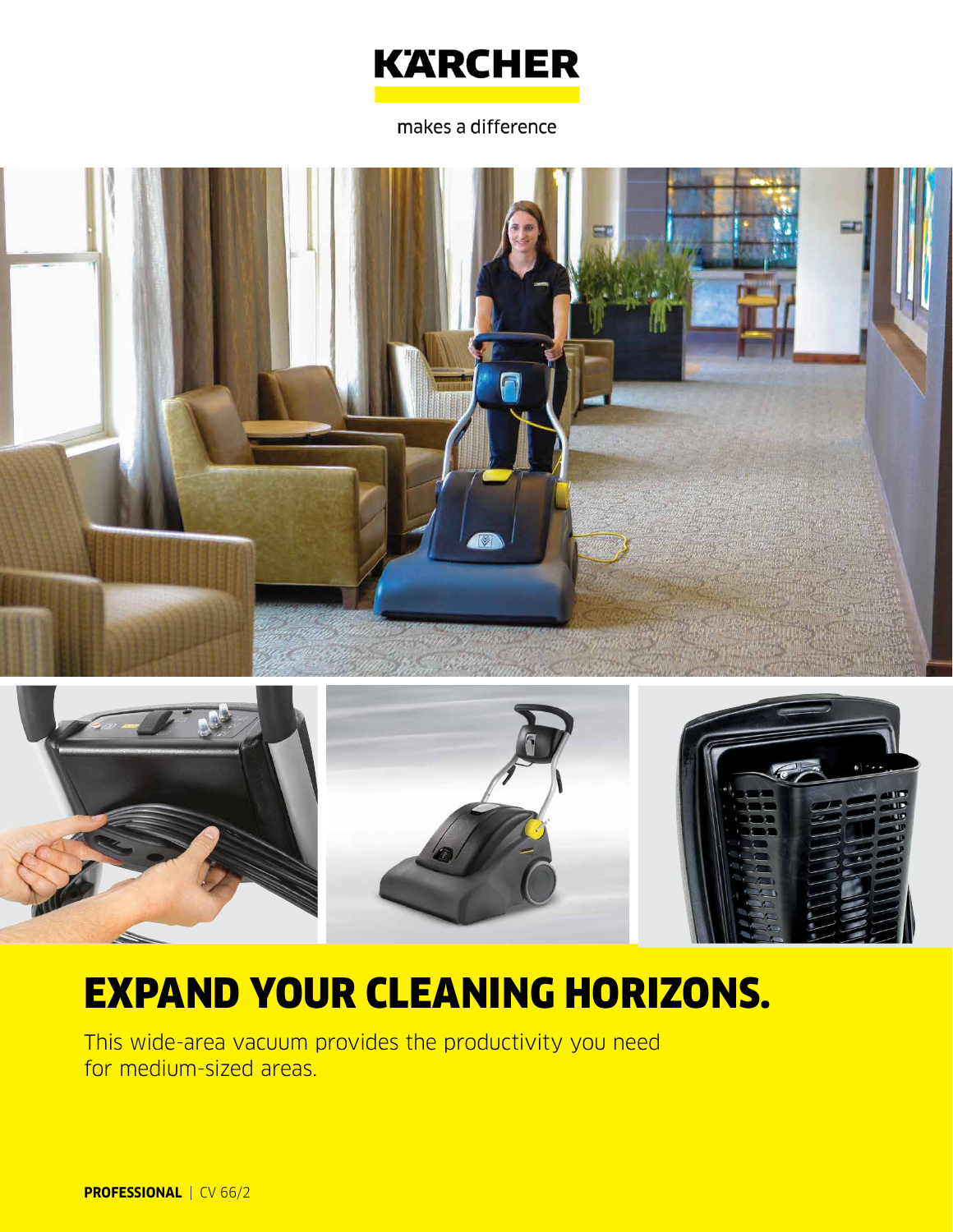### **Expand your cleaning horizons with a wide-area vacuum.**

If you need to vacuum medium-sized areas, this is the vacuum for the job. The wide 26-inch vacuum path makes quick work of any area while still being small enough and maneuverable enough to fit in tighter areas. Optional accessory tools allow for detail work, preventing the operator from having to return to the storage closet for a different machine.









### **1 Vacuum performance**

- Dual counter-rotating brushes agitate, lift and clean both sides of the carpet nap removing 50% more soil in one pass
- Two proprietary designed 1.1 hp vacuum motors deliver higher air flow for deep carpet cleaning
- Productivity of 9,300 ft<sup>2</sup>/hr, perfect for large areas

### **2 Ease of operation**

- Extra-large 10-inch non-marking rear wheels and two large three-inch front casters deliver superior maneuverability reducing operator fatigue
- Multiple position soft grip handle is ergonomically designed to reduce skeletal and muscular strain of the operator
- Easy-to-access accessory tool suction port
- No-slip cord wrap design
- Floating brush deck maintains constant contact with carpet surface and requires no operator adjustments

#### **3 Thoughtful design**

- Handle folds over bag housing for compact storage
- Optional accessory tools available
- Easy bag removal
- 98% filtration bag improves air quality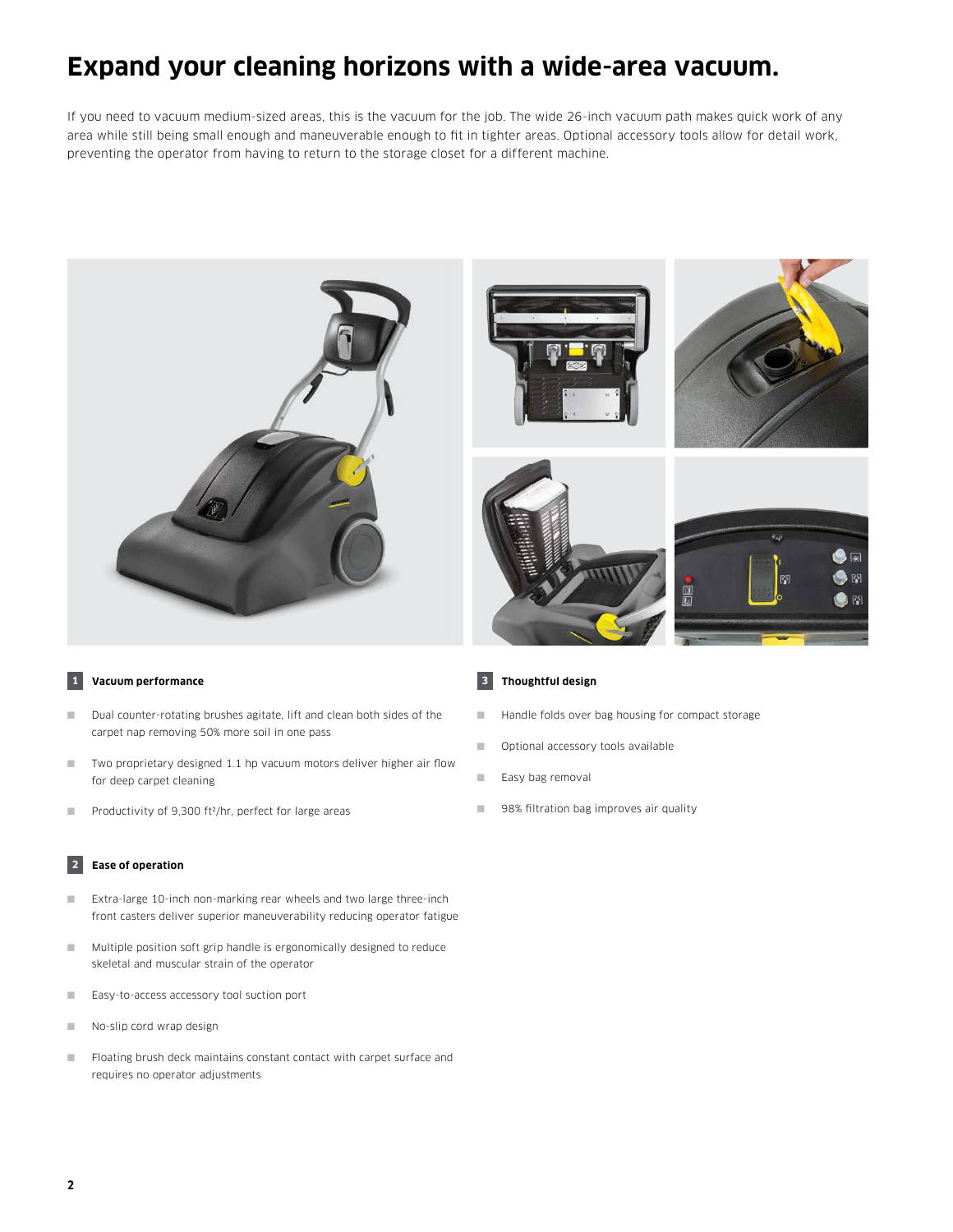## **Technical data and equipment.**



|                                 |           | CV 66/2                         |
|---------------------------------|-----------|---------------------------------|
| <b>TECHNICAL SPECIFICATIONS</b> |           |                                 |
| <b>Cleaning path</b>            |           | $\mathsf{in}$ 26                |
| Productivity (practical)        |           | $ft2/hr$ 9,300                  |
| Power cord length               |           | ft $75$                         |
| <b>Operating noise level</b>    | $dBA$ 73  |                                 |
| Air flow rate                   |           | $cfm$ 129                       |
| Voltage                         | 110v/220v | 110V                            |
| <b>Motor</b>                    |           | $hp$ 0.5                        |
| Debris bag size                 | qt        | 13.7                            |
| <b>Dimensions (LxWxH)</b>       |           | in $51.5 \times 30.5 \times 44$ |
| Weight                          | lbs       | 151                             |

### **EQUIPMENT**

| <b>Order No.</b> | <b>Description</b>                |
|------------------|-----------------------------------|
| 1.012-588.0      | CV 66/2, 26-inch wide-area vacuum |

### **ACCESSORIES**

|                             | Order No.          | <b>Description</b>                                                                                                            |
|-----------------------------|--------------------|-------------------------------------------------------------------------------------------------------------------------------|
|                             | 8.631-462.0        | HEPA bag (5 pack)                                                                                                             |
|                             | $\Box$ 8.630-501.0 | Tool kit includes wand, hose and mounting bracket, hose extends to 8.5 ft, bracket is self-installed with 4 screws (included) |
| П.                          | 8.623-598.0        | Replacement HEPA filter (2 required)                                                                                          |
|                             | $\Box$ 8.621-509.0 | Paper bags (10 pack)                                                                                                          |
| <b>Experience Continued</b> |                    |                                                                                                                               |

■ Included □ Optional